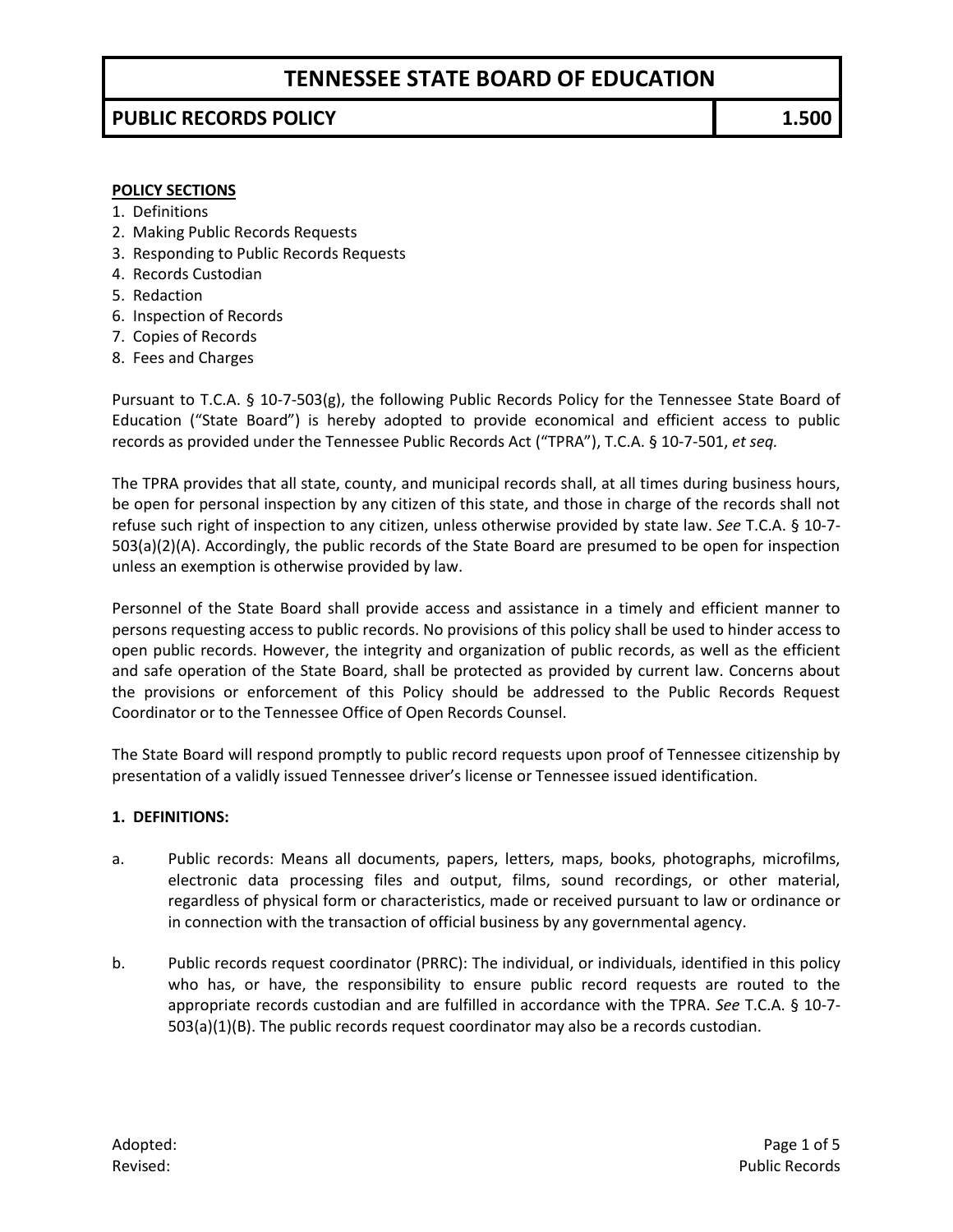## **PUBLIC RECORDS POLICY 1.500**

- c. Records custodian: The office, official or employee lawfully responsible for the direct custody and care of a public record. *See* T.C.A. § 10-7-503(a)(1)(C). The records custodian is not necessarily the original preparer or receiver of the record.
- d. Redacted record: A public record otherwise open for public inspection from which protected or confidential information is removed or made obscured prior to release or inspection.
- e. Requestor: A Tennessee citizen requesting access to a public record, whether inspection or duplication.

### **2. MAKING PUBLIC RECORDS REQUESTS**

- a. All public record requests shall be made to the PRRC in order to ensure public record requests made pursuant to the TPRA are routed to the appropriate records custodian and fulfilled in a timely manner.
	- i. Requests for inspection shall be made at the following: Tennessee State Board of Education Attn: General Counsel Andrew Johnson Tower, 1st Floor 710 James Robertson Pkwy Nashville, TN 37243 Elizabeth.Taylor@tn.gov 615-253-5707 (phone) 615-741-0371 (fax)
- b. Requests for copies or inspection and copies shall be made in writing via fax, email, mail, or hand delivery.

### **3. RESPONDING TO PUBLIC RECORDS REQUESTS**

- a. A PRRC shall review public record requests and make an initial determination of the following:
	- i. If the requestor has provided evidence of Tennessee citizenship;
	- ii. If the records requested are described with sufficient specificity to identify them; and
	- iii. If the governmental entity is the custodian of the records requested.
- b. The PRRC shall acknowledge receipt of the request and take the following appropriate action(s):
	- i. Advise the requestor of this Policy and the elections made by the State Board regarding:
		- a. Citizenship
		- b. Form(s) required for copies
		- c. Fees (and if labor, threshold established) (Waivers if applicable)
		- d. Aggregation;
	- ii. Deny the request in writing if an appropriate ground applies, such as the following:
		- a. Requestor is not a Tennessee citizen;
		- b. Request lacks specificity;
		- c. Exemption makes the record not subject to disclosure under the TPRA;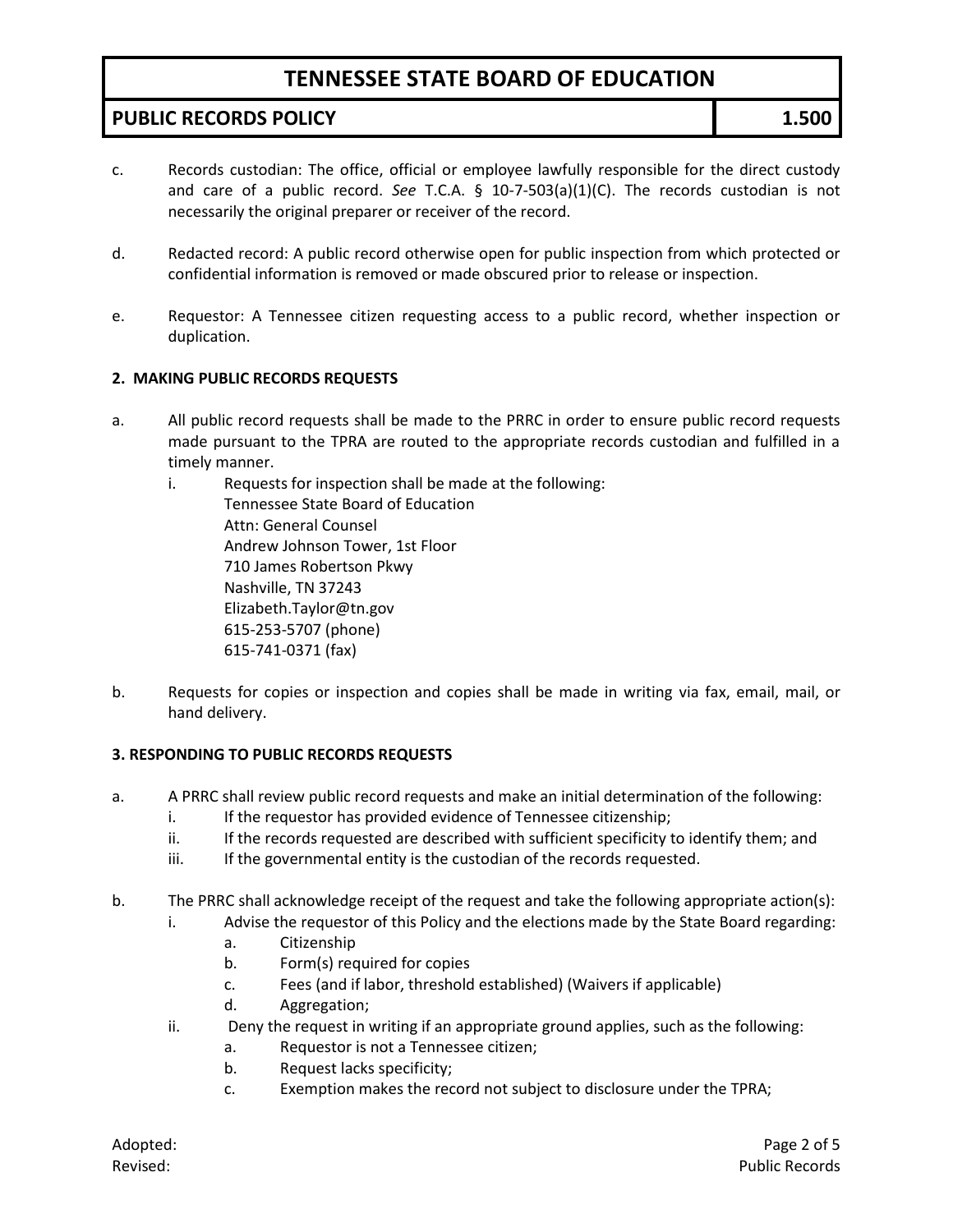## **PUBLIC RECORDS POLICY 1.500**

- d. The State Board is not the custodian of the requested records.
- iii. If appropriate, contact the requestor to see if request can be narrowed.
- iv. Forward the records request to the appropriate records custodian and advise the requestor of such action.
- c. The designated PRRC(s) for the State Board is the General Counsel and in the absence of the General Counsel, the Strategic Communications Consultant.

### **4. RECORDS CUSTODIAN**

- a. Upon receiving a public records request, a records custodian shall make requested open public records available as promptly as practicable in accordance with T.C.A. § 10-7-503.
- b. If it is not practicable for a records custodian to promptly provide requested records because additional time is necessary to determine whether the requested records exist, to gain access to records, to determine whether the records are open, or for other similar reasons, then notify the PRRC who shall, within seven (7) business days from the records custodian's receipt of the request, notify the requestor in writing of such.
- c. If a records custodian determines that a public record request should be denied, he or she shall notify the PRCC who shall deny the request in writing and provide the ground(s) for denial, including, but not limited to the following:
	- i. Requestor is not a Tennessee citizen;
	- ii. Request lacks specificity (offer to assist in clarification);
	- iii. Exemption makes the record not subject to disclosure under them TPRA; or
	- iv. The State Board is not the custodian of the requested records.

If the records relate to another governmental entity and the PRRC is aware of the correct governmental entity, the PRRC shall advise the requestor of the correct governmental entity and PRRC for that entity, if known.

- d. If a records custodian reasonably determines production of records should be segmented because the records request is for a large volume of records or additional time is necessary to prepare the records for access, the records custodian shall notify the requestor that production of the records will be in segments and that a records production schedule will be provided as expeditiously as practicable. If appropriate, the records custodian should contact the requestor to see if request can be narrowed.
- e. If a records custodian discovers records responsive to a records request were omitted, the records custodian shall contact the requestor concerning the omission and produce the records as quickly as practicable.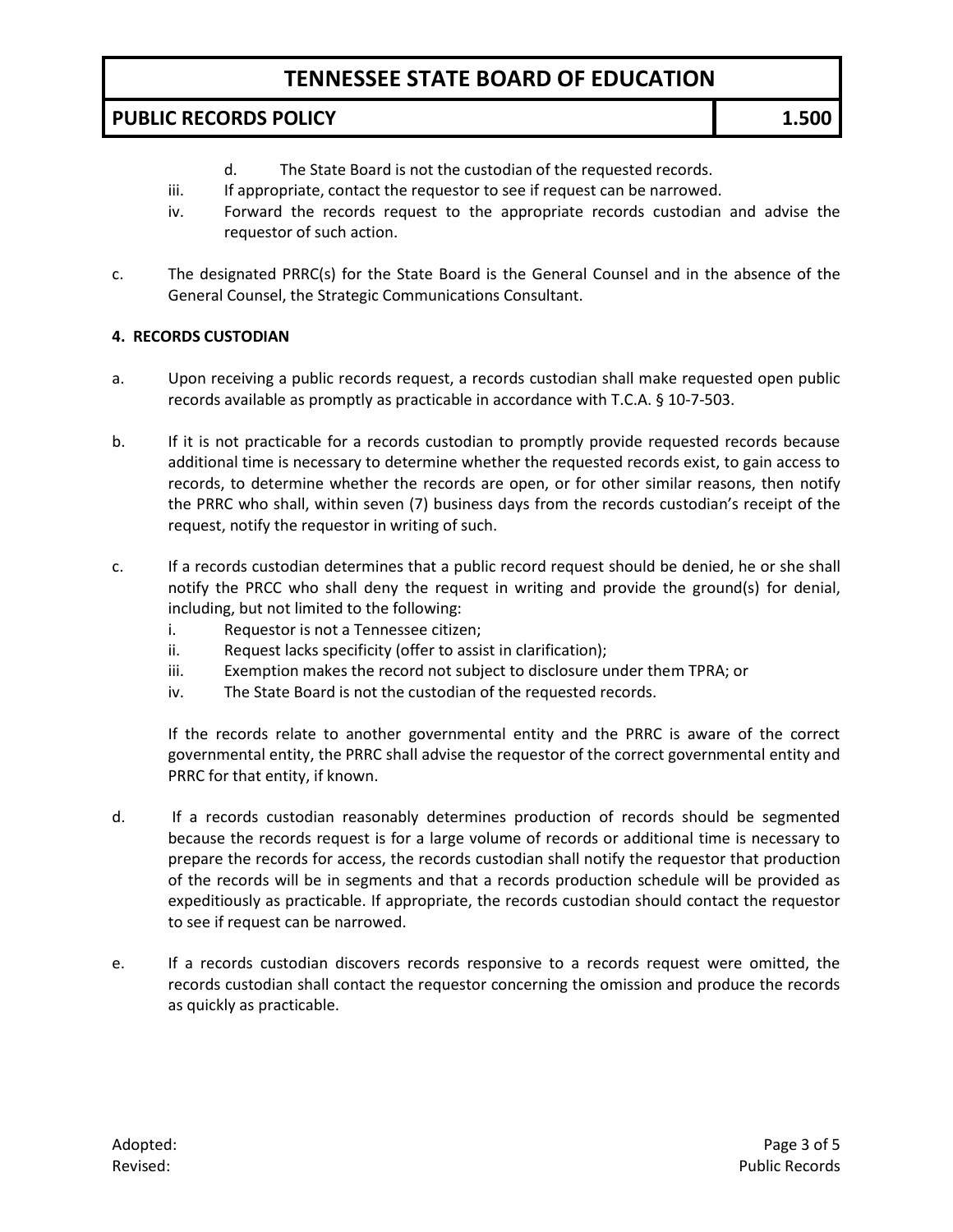## **PUBLIC RECORDS POLICY 1.500**

#### **5. REDACTION**

- a. If a record contains confidential information or information that is not open for public inspection, the records custodian shall prepare a redacted copy prior to providing access. The records custodian shall coordinate with General Counsel of the State Board for review and redaction of records. The records custodian and the PRRC may also consult with the Office of Open Records Counsel.
- b. Whenever a redacted record is provided, records custodians shall provide the requestor with the basis for redaction. The basis given for redaction shall not disclose confidential information. A records custodian is not required to produce a privilege log.

#### **6. INSPECTION OF RECORDS**

- a. There is no charge for inspection of open public records.
- b. The location for inspection of records within the offices of the State Board shall be specified by the records custodian.
- c. A records custodian may require an appointment for inspection or may require inspection of records at an alternate location under reasonable circumstances.

### **7. COPIES OF RECORDS**

- a. Copies will be available for pickup at State Board's office during regular business hours.
- b. Upon payment for costs of postage, copies will be delivered to the requestor's home address by US Postal Service.
- c. A requestor will not be allowed to make copies of records with personal equipment. If copies are to be downloaded to a storage device, the requestor shall supply their own storage device.
- d. A records custodian shall respond to a public record request for copies in the most economic and efficient manner practicable.

#### **8. FEES AND CHARGES**

- a. Prior to producing copies of records, a records custodian shall provide requestors with an estimate of the charges (itemized by per page costs, labor, and other) to be assessed.
- b. When fees for copies and labor do not exceed \$10.00, the fees will be waived. Requests for waivers for fees above \$10.00 must be presented to the PRRC, who is authorized to determine if such waiver is in the best interest of the State Board and for the public good.